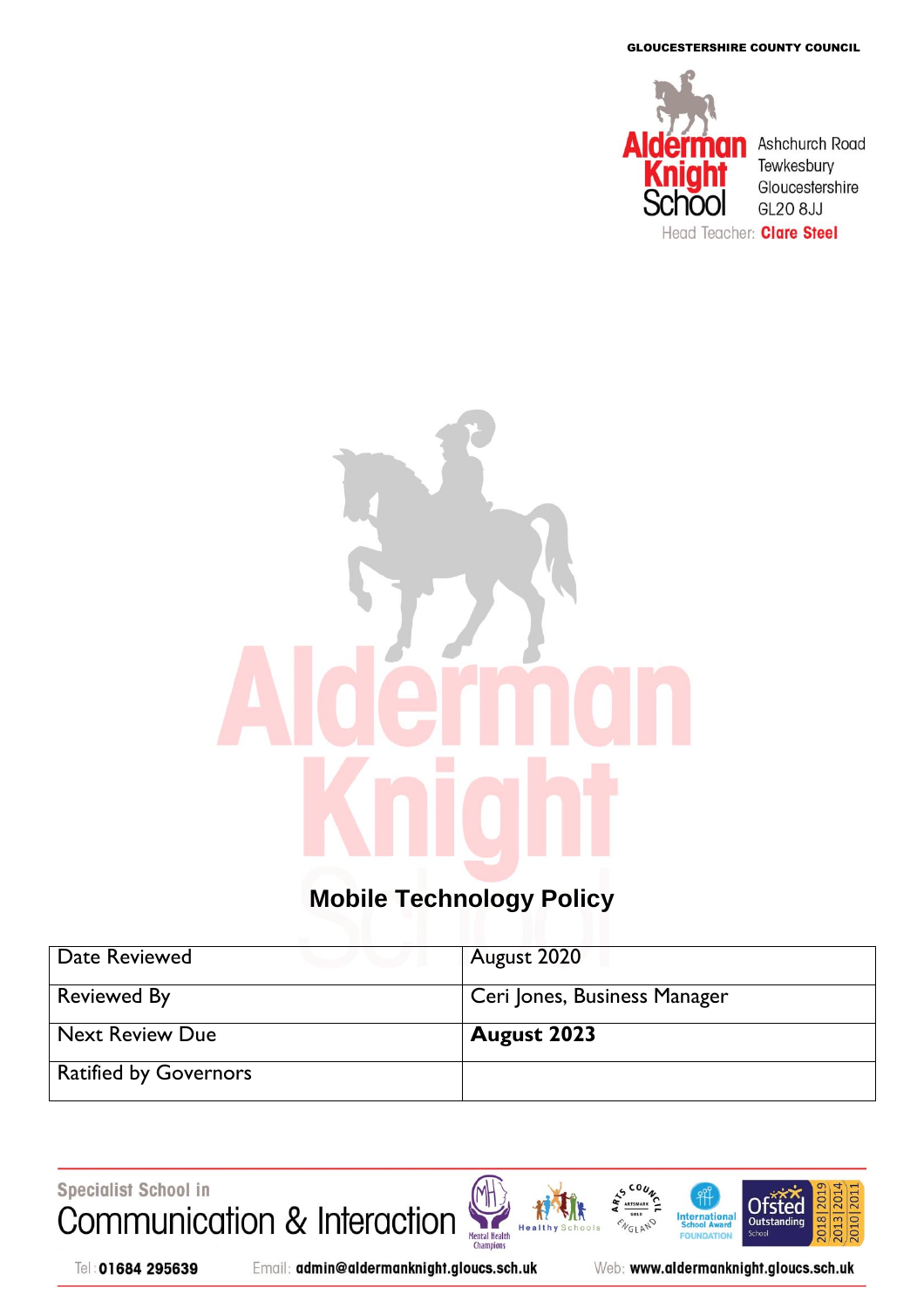## **Mobile Technology Policy**

#### **Introduction:**

Mobile technology has advanced considerably over the last decade and it continues to evolve. Wireless communications in particular have extended the capabilities of mobile phones, enabling access to a wide range of new content and services globally. Many phones now offer Internet and email access, alongside the most often standard functions of messaging, camera, video and sound recording. Mobile technology is now available in the form of watches, which offer the same connectivity as mobile phones and are included in the scope of this policy.

Mobile phones, alongside other forms of technology are changing the way and speed in which we communicate. They can provide security and reassurance; however, there are also associated risks. Children and young people need to understand these risks in order to help them develop appropriate strategies for keeping themselves safe. Adults working with children and young people need to have appropriate, clear and robust systems and acceptable use guidelines to follow.

#### **Aim**

The aim of the Mobile Technology Policy is to promote safe and appropriate practice through establishing clear and robust acceptable use guidelines.

This is achieved through balancing protection against potential misuse with the recognition that mobile phones are effective communication tools - which in turn can contribute to safeguarding practice and protection.

#### **Responsibility**

This policy applies to all individuals who have access to personal or work-related mobile phones on site. This includes staff, volunteers, children, young people, parents/ carers, visitors and community users. This list is not exhaustive.

#### **Pupils**

At Alderman Knight, we understand some pupils may have considerable journeys to/from school and the use of mobile devices on these journeys can be beneficial. Therefore, pupils may bring mobile devices into school for use on journeys on the understanding that:

- No pupil at Alderman Knight School will be allowed to use personal mobile technology, which includes but is not limited to the use of phone, tablets and watches whilst on the school premises.
- Mobile devices will be handed into form tutors at the start of the school day. Pupils when handing in should turn off these devices. All devices are stored securely in a locked cabinet and returned at the end of the school day.
- Any pupil not willingly handing in a mobile device will have it removed and returned at the end of the day and will be sanctioned accordingly.
- Pupils are not allowed to use mobile devices when waiting outside the school gates and mobile devices should be switched off before exiting vehicles.
- No pupil should record photographs or images of other pupils whilst travelling in the same vehicle.

**Specialist School in Communication & Interaction** 





Email: admin@aldermanknight.gloucs.sch.uk

Web: www.aldermanknight.gloucs.sch.uk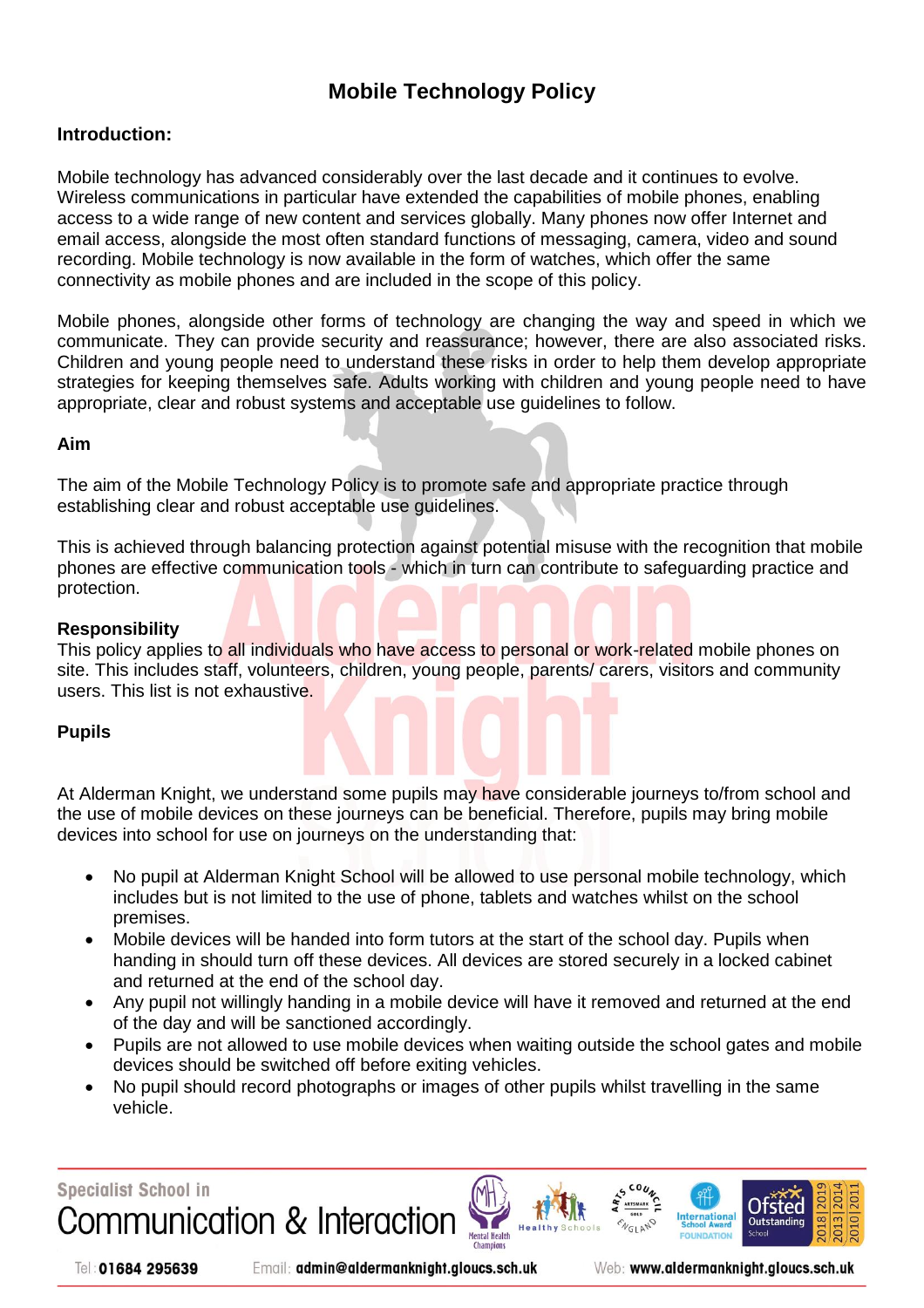#### **Staff**

At Alderman Knight we recognise that mobile technology plays an important part in the lives of a significant majority of adults and, when used as they are intended, can bring substantial benefits.

We also acknowledge that there is a risk that they can be used for the taking, storing and using of images inappropriately in a way that denies children's right to dignity, privacy and respect. They also have the potential to distract staff from their work with children. This policy aims to make sure that children receive the undivided attention of adults at all time.

Staff members (including volunteers and students on placement) may bring mobile phones onto the school site on the understanding that the device:

- **Is used only in the staffroom or outside of the school gate between the hours of 08:40 and 15:15**
- **Is stored in a cupboard/drawer or staff locker away from children**
- **Only used during break times and at either end of the school day**
- Is not used as a point of contact by relatives, friends, child's school, GP, etc. (Staff must ensure that all potential contacts have the school landline number so that initial contact is made directly to the school office in the case of emergencies)
- When off-site, designated members of the group will have a school or personal mobile phone available for emergency contact with the school, with each other or with the emergency services. In this context phones will not be used to make or receive personal calls
- Personal mobile phones must not be used to take photos of children except in very exceptional circumstances when permission from a senior leader has been sought and granted in advance and the image erased as soon as possible in the presence of a work colleague. School cameras are available for recording pupils work and should be used as highlighted in the acceptable use policy.

#### **Parents/Carers, Visitors and Contractors**

Parents/carers, visitors and contractors are respectfully requested not to use their mobile phones in the classroom environment or any area where pupils may be present. Should phone calls and/or texts need to be taken or made, use is restricted to those areas not accessed by children in order to avoid any unnecessary disturbance or disruption to others. Under no circumstances is **any** individual permitted to take images or make recordings on a mobile phone. Any individual bringing a personal device into the setting must ensure that it contains no inappropriate or illegal content.

#### **Other policies that support this policy**

- Safeguarding Policy
- Acceptable Use Policy
- Safer Working Practice

Alderman Knight School aims to create and maintain a safe environment for children and to manage situations where there are child welfare concerns. The school has clearly laid down and recognised procedures for dealing with abuse or suspected abuse which is in line with recommendations made by the Gloucestershire Safeguarding Children Board**.** Please refer to the school's Safeguarding Children/Child Protection Policy.

Communication & Interaction

**Specialist School in** 



Email: admin@aldermanknight.gloucs.sch.uk

Web: www.aldermanknight.gloucs.sch.uk